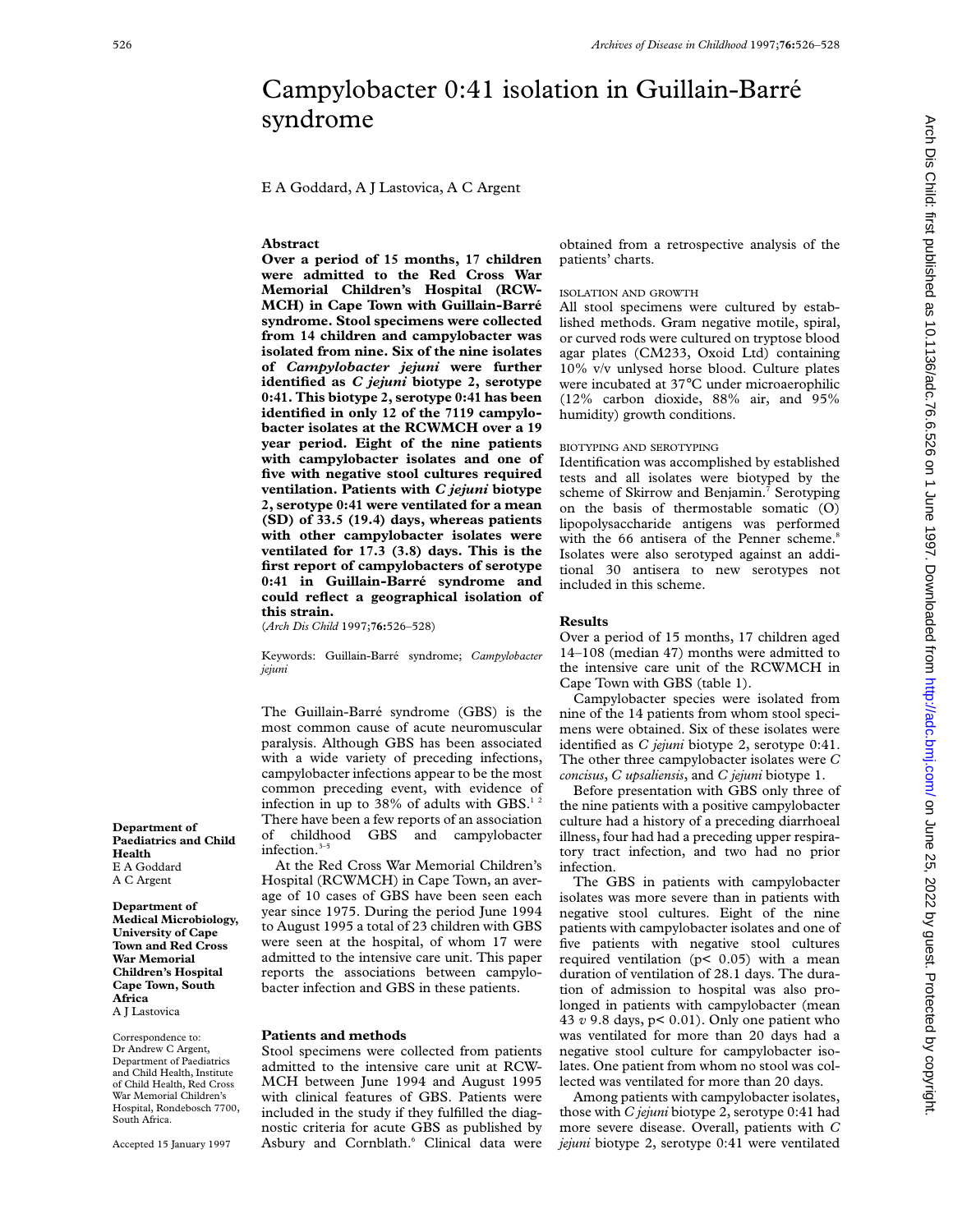*Table1 Patient details*

| Patient No  | Age (months) | Stool culture            | Duration of ventilation<br>(days) | Duration of stay in hospital<br>(days) |
|-------------|--------------|--------------------------|-----------------------------------|----------------------------------------|
| 1           | 16           | None cultured            | 24                                | 34                                     |
| 2           | 73           | None cultured            |                                   | 3                                      |
| 3           | 45           | None cultured            |                                   | 6                                      |
| 4           | 108          | None cultured            |                                   | 3                                      |
| 5           | 48           | None cultured            |                                   | 3                                      |
| Mean $(SD)$ | 58.0 (34.5)  |                          | 4.8(10.7)                         | 11.8(13.0)                             |
| 6           | 22           | Biotype 2, serotype 0:41 | 47                                | 51                                     |
| 7           | 108          | Biotype 2, serotype 0:41 | 37                                | 42                                     |
| 8           | 84           | Biotype 2, serotype 0:41 | 57                                | 74                                     |
| 9           | 36           | Biotype 2, serotype 0:41 | 0                                 | 28                                     |
| 10          | 26           | Biotype 2, serotype 0:41 | 29                                | 51                                     |
| 11          | 22           | Biotype 2, serotype 0:41 | 31                                | 59                                     |
| Mean (SD)   | 49.7 (37.0)  |                          | 33.5 (19.4)                       | 50.8(15.5)                             |
| 12          | 48           | C concisus               | 19                                | 26                                     |
| 13          | 47           | C upsaliensis            | 13                                | 23                                     |
| 14          | 14           | Biotype 1                | 20                                | 33                                     |
| Mean $(SD)$ | 20.3(37.0)   |                          | 17.3(3.8)                         | 27.3(5.13)                             |
| 15          | 47           | Not done                 | $\Omega$                          | 13                                     |
| 16          | 64           | Not done                 | 71                                | 71                                     |
| 17          | 96           | Not done                 | 8                                 | 15                                     |
| Mean $(SD)$ | 69 (24.9)    |                          | 26.3(38.9)                        | 33.0 (33.0)                            |

for 33.5 (95% confidence interval (CI) 13.1 to 54.0) days, whereas patients with other campylobacter isolates were ventilated for 17.3 (95% CI 7.9 to 26.7) days. The length of stay in hospital was also prolonged for patients with *C jejuni* biotype 2, serotype 0:41 at 50.8 days (95% CI 34.6 to 67.1) *v* 27.3 days (95% CI 14.6 to  $40.0$ ). There was no difference in age between the groups of patients.

## **Discussion**

The RCWMCH is one of two referral hospitals serving a population of three million people, 40% of whom are under the age of 14 years. GBS is said to occur at a rate of 0.6–1.1 cases per 100 000 children under 15 years of age each year,<sup>10</sup> suggesting that 12 children should present each year. To have approximately 10 patients with severe disease admitted to the intensive care unit each year suggests that a severe form of the disease is seen in this area. The age of the children is also unusually low for this severity of disease. A retrospective multicentre review of paediatric patients with GBS described a bimodal distribution of age, with peaks at 4 and 12 years, and severe disease was found predominantly in older children.<sup>11</sup> It is possible that children in the older group are seen at adult units and not referred to the paediatric hospital.

Our patients with campylobacter associated GBS (CAGBS) had a particularly severe form of GBS with a high requirement for (eight of nine) and duration of (mean 28.1 days) ventilation. By contrast, only one of 23 children with GBS reported by Briscoe *et al* <sup>12</sup> required ventilation, as did 16% of patients reported by Korinthenberg and Schulte Monting.<sup>11</sup> In a report of 11 paediatric patients with severe GBS, $^{13}$  the nine patients who survived were ventilated for a median of 18 days, whereas the median duration of ventilation reported in a multicentre study was  $10$  days.<sup>11</sup>

Our patients with CAGBS were younger than those previously described, with the exception of the patients reported by De Bont *et al* (2 years)<sup>3</sup> and Sugita *et al* (4 years).<sup>5</sup> Patients reported by Kuroki *et al* were aged 7–14 years (median 11 years),<sup>4</sup> whereas Yuki *et*  *al* reported two patients aged 13 and 9 years with Miller-Fisher syndrome associated with campylobacter.<sup>14</sup> The proportion of preceding gastrointestinal symptoms in our patients with CAGBS is similar to other studies of CAGBS where diarrhoea was noted in four of nine<sup>4</sup> and 19 of 27 patients.<sup>15</sup>

Patients with CAGBS from whom *C jejuni* biotype 2, serotype 0:41 was isolated had a particularly severe form of GBS requiring ventilation and admission to hospital for a mean of 33.5 and 50.8 days, respectively. It is possible that the two patients (one with no stool isolate of campylobacter and one with no stool culture) with severe disease and no evidence of campylobacter infection had had recent infection as the organisms are not always found in stools at the time of presentation.<sup>16</sup> Of the seven patients with CAGBS (four of these had serotype 0:19) reported by Kuroki *et al*, <sup>4</sup> none required ventilation. One patient with CAGBS<sup>3</sup> required ventilation for six weeks, but this patient had the complicating issue of severe short bowel syndrome.

*C jejuni* biotype 2, serotype 0:41 is an extremely rare biotype of campylobacter in this region. Only 35 *C jejuni* biotype 2 isolates have been identified from the 7119 campylobacter isolates characterised at the RCWMCH in the last 19 years.<sup>17</sup> Of these 35 strains, 12 (including the GBS related isolates) were serotyped as 0:41. The serotype 0:41 isolates not associated with GBS were from six children with severe chronic diarrhoea. Previous reports of CAGBS have implicated bacterial strains of Penner serotype  $0:19^{18}$  19 and Lior biotype  $11.^{20}$  The incidence of serotype 0:19 in campylobacter stool isolates seen at RCWMCH is <3% and GBS was not recognised in patients with this serotype.

Previous studies have suggested that there is an association between the development of GBS and the presence of antibodies to ganglioside GM $_{\textrm{\tiny{M1}}}$ .<sup>5 21–23</sup> Several studies have suggested that there are similarities between the lipopolysaccharide structures of campylobacter and human gangliosides.<sup>24</sup> <sup>25</sup> Of particular interest is evidence that lipopolysaccharides extracted from *C jejuni* of serotype 0:19 and 0:4